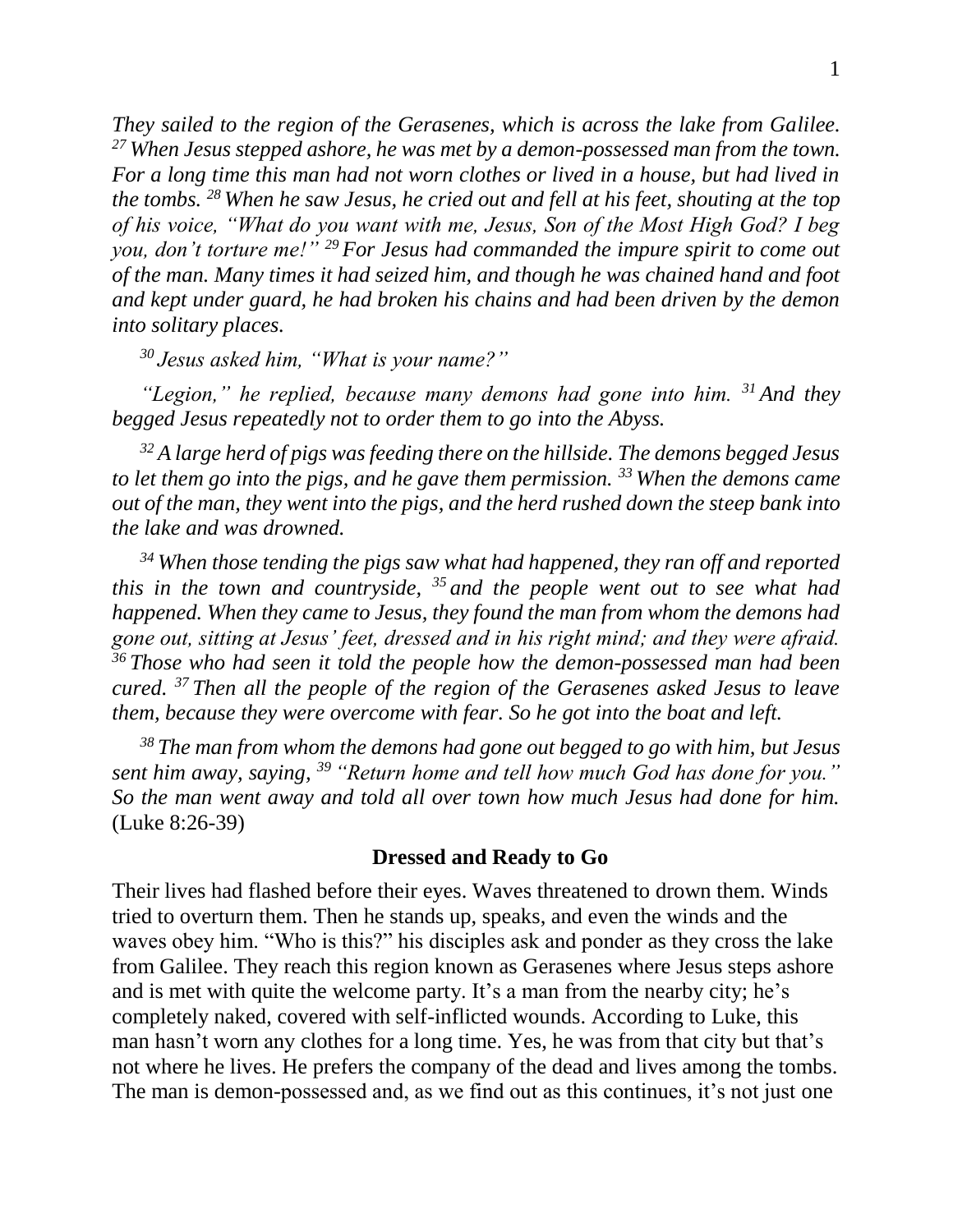demon either. This unclean spirit had no interest in changing location happy to torment this poor man. He is absolutely terrifying to be around. This is someone your parents told you to stay far away from and have nothing to do with. This was the type of guy you heard about and shudder to think this could happen to someone. The town's people had tried to shackle him with chains and kept him under guard. But mere chains and shackles were no match for him. He would easily break the bonds and be driven back to the tombs by the demon to be tormented some more. And, maybe, there was a little thought there of: good riddance! He is a violent man overpowering anyone who passes on the road (Matthew 8:28). I'm sure you could hear his screaming and groaning from those graves as he cut himself with sharp stones (Mark 5). Better the naked, demonpossessed, violent, evil man stays out there than in the city, isn't it? They tried to help him. But that's just the way it is.

We see evil all around us. You hear it on the news and read it online. Everyday there is some more rushing in that causes us to shudder and wonder what is going on around here. Has the world just lost its mind? What are we supposed to do in the face of such reckless madness? In a way, like the towns folk in Luke, you learn to live with it. We try to chain it down and keep it under control with more rules and more laws. We keep a guard with a few extra policies and procedures. It works for some; others, not so much. Do we wring our heads and shake our heads feeling defenseless and already defeated? Do we turn a blind eye to the evil and wickedness, the injustice and those who suffer because we tell ourselves there's nothing we can do? Do we quickly label someone a "lost cause" and are slow to reach out to them again? Do we secretly—or out loud—say, "It's her own fault. He needs to fix himself. She needs to work harder, do better. He needs to be disciplined more harshly like back in the day." And if that doesn't work, "It is what it is!" Do you look at the sin in your own life, the wrong that you do with the temptations you face and you've convinced yourself there's nothing you can do about it? Yeah, you know what God's Word says that there's always a way out, but you ignore it telling yourself that's just the way it is.

The temptation is there to think that's how it goes "out there." Such evil shouldn't happen here. But you are smarter than that. On top of the sinful world, evil is not just a general concept. It is a being who seeks to devour you whole and wants nothing more than to drag you down into its suffering. Whether it's Satan himself or it's the demons, they are very real with the sole desire to separate you from God. Oh they are powerful; look at what this man is able to do to chains and shackles. The torment this man must have been in. What was this like for him? For his family? For other people? Yes, we should shudder at the thought of this. The devil and his demons are nothing to play around with or take lightly.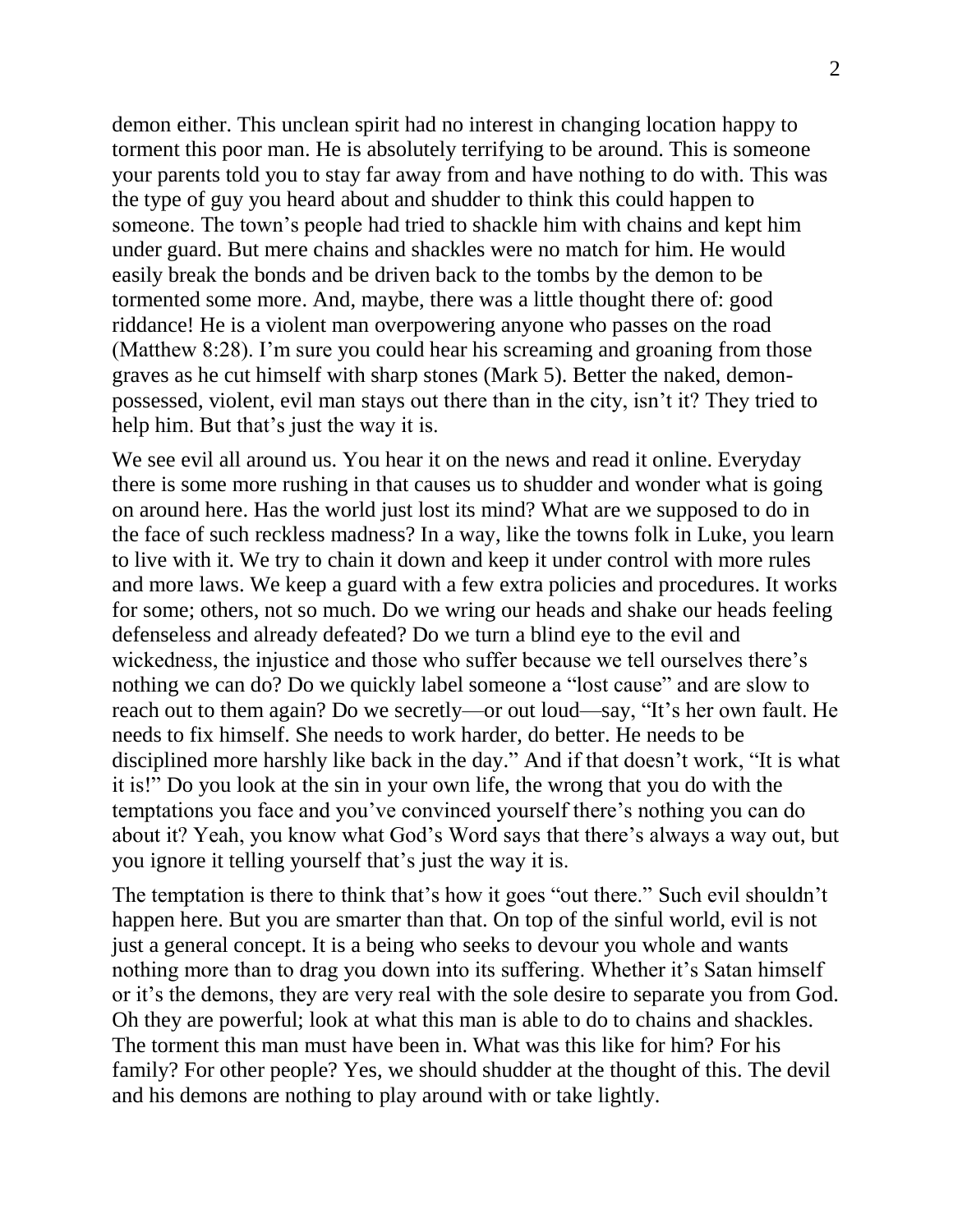When the naked demon-possessed sees someone coming ashore he rushes down. Misery loves company and here's another person to terrorize! But where the disciples were wrestling with, "Who is this?" Even the demons know: this is Jesus, Son of the Most High God. Shouting at the top of his lungs he asks, "What do you want with me? I beg you, don't torture us!" (v.28). Why? What did Jesus even do?

He spoke. The same Jesus who went toe-to-toe in battle against Satan in the wilderness stands face-to-face against this Legion. Jesus could have left the man. This man isn't just haunted by one demon. No, their name is Legion because many demons had gone into him. Jesus could have went right back into the boat seeing this person who is visibly out of their mind and said, "Nope!"

Instead, he reaches the man personally for it is ones just like him that he had come to seek and to save. And when Jesus speaks, even the demons must listen and obey. And look: when the townspeople come back to see what happened to all their pigs, there the guy sits at Jesus' feet. You could hardly recognize him but there is no mistaking who he is. You no longer hear the echoes of his screams in the tombs. No more naked, violent evil rushing down hills to terrorize. There the oncepossessed now sits dressed and in his right mind.

Now, you are sitting here wearing clothes—thank you. At the same time, this is what we are by nature; not demon-possessed but objects of wrath held tight in the grips of Satan. You maybe don't remember it personally but at one time you too cried out against Jesus, "What do you want with me?" By nature the sinful mind is hostile towards God and does not want anything to do with him. We stood naked before God in the shame of our sin, slave to it and its desires—we could not stop being sinful no matter how hard we tried even if we wanted to ! There we were roaming the place of the dead because death is the consequence and result of our sin. Jesus could have turned away from you too.

Instead he speaks. By the very same Word that casts out demons Jesus sets you free. Satan and his demons have no power here against Jesus' Word. After all, Satan's head is crushed under the weight of Jesus' perfect foot. Having skin and bones, muscles and flesh just like you and me, Jesus dies destroying the devil's work along with his powerful hold of death. You are no longer a slave to sin—by his spoken Word Jesus sets you free. You are no longer an enemy of God—you are baptized. You are his child. No longer do you stand naked before him with the guilt of your sin. That guilt has been hurled into sea. Your sin has been claimed by Jesus himself and left buried in his tomb. With Jesus rising from the dead, he wins the victory over death so you stand dressed in Jesus' holiness set apart as God's child. You stand wearing Jesus' robe of righteousness so that right now you stand right before God who does not count your sins against you. Think about that as you